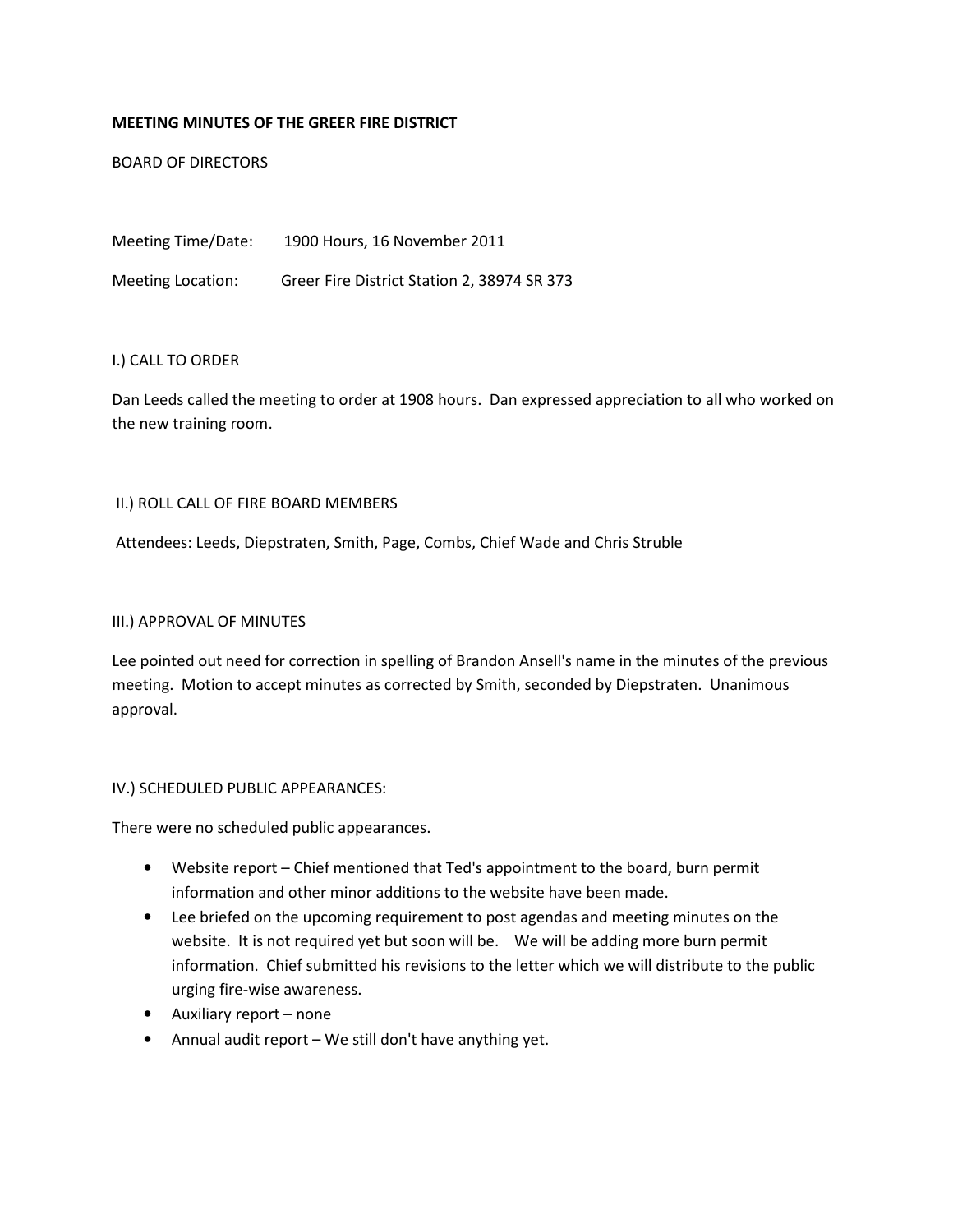V.) CALL TO THE PUBLIC: No members of the public were present.

## VI.) REPORTS AND CORRESPONDENCE

# A.) Chief's Report

- There were four call outs 3 EMS, 1 fire. Chief discussed the Greer Mountain Resort fire and complimented the crew for a good job.
- There are some minor issues with 770 such as reception at Dave's home. These may be resolved with a different antenna at the station or possibly a booster. Otherwise the new system is working well.
- 1740 radiator has been repaired.
- Numbers have been ordered for all trucks.
- There is a problem with the generator coming on line. Chris briefed on this. Chief said R. J. is familiar with the problem and will take care of it.
- Old 40 or 1731 has been converted to a rescue truck. The suburban is being used to check pit. Fifty (50) is winterized and is outside. The fleet is currently in good shape.
- Rachael is looking for volunteers for IV practice. Matt is in paramedic classes and is now working Friday through Monday.
- There was a discussion of raising the flagpole. Bob said Jeff Barbee has offered to bring his boom truck up early next and do the job for \$50. Lighting of the yard and disposition of the existing pole and junction box was discussed.
- Dan asked whether we might need a heater on the generator engine and what do we need to do to make sure it is functional. Chief will ensure that it is repaired.
- Propane filling discussed. We need to ensure that the Ferrelgas auto fill system is working for us.
- Dave will follow up on purchase of the winch and bumper for the new truck as it is squatting noticeably with the load. Dan said we probably ought to go ahead with airbags on the rear to raise it.
- VFFA check has not yet cleared.
- Weather station was discussed. Dave briefed on the Davis "Advantage View" model which is wireless. It will cost approximately \$300.

# B.) Chairman's Report

- Dan showed Board the recent article in the Independent regarding the position of the County on assuming the management of our forests if the Forest Service does not do a better job.
- Dan presented the list of action items for the S.A.F.E. project. Ted pointed out that certain environmental groups are opposed to grazing on the National Forests. Lee asked for the resolution supporting S.A.F.E. to be an agenda item for the next meeting.
- The Wallow West Fuel Reduction and Forest Recovery Project was discussed with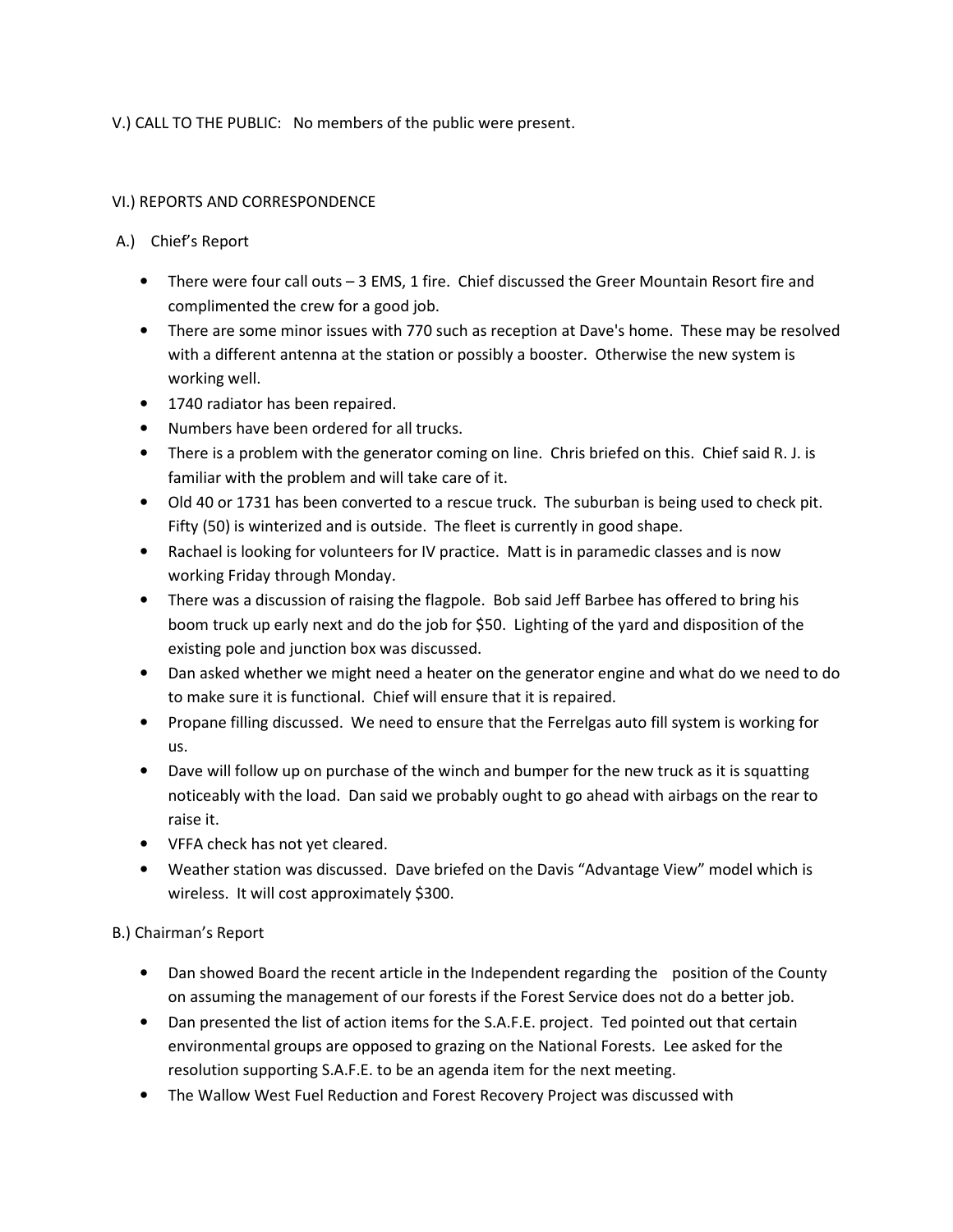emphasis on the early removal of viable timber.

# C.) Treasurer's Report

- Lee presented the budget vs. actual. We are at 38% of the year and expenses are at 39%. Lee pointed out that this period was a good one in that \$107,758 in property taxes was collected.
- Chief says we need \$3405.88 to come out of Auxiliary to offset the building maintenance amount. The total training room project to date is approximately \$11,300 which does not include the \$2000 still owed to Kelly for electrical work. He has not yet submitted a statement.
- Lee says we will hold off on budget meeting until we get the rest of the State Fire reimbursement.

Bank Balances (as of October 31, 2011)

| <b>Apache County</b>    | \$162,871 |
|-------------------------|-----------|
| Auxiliary               | \$25,340  |
| Pension Fund            | \$8,865   |
| <b>Bellinger Spring</b> | 1,441     |

• Motion to approve treasurer's report – Combs. Second – Diepstraten. Unanimous approval.

## D.) Committee Reports –NONE

E.) Correspondence Received:

- Dan requested good representation by GFD at the upcoming Fire Board Training in Lakeside Saturday, December 3. Ted, Chief and Lee will attend.
- The State Forestry Division will hold an "Arizona Wildfire Forum" at the Eagar Town Hall on Wednesday, December 14 from 9 A.M. To 3 P.M.

## VII.) DISCUSSION AND POSSIBLE ACTION CALENDAR

- A.) Personnel Issues—Chief Wade
	- The authorization to hire Matt Price was signed by all Board members.
	- The mailbox will be consolidated to one location in the training room.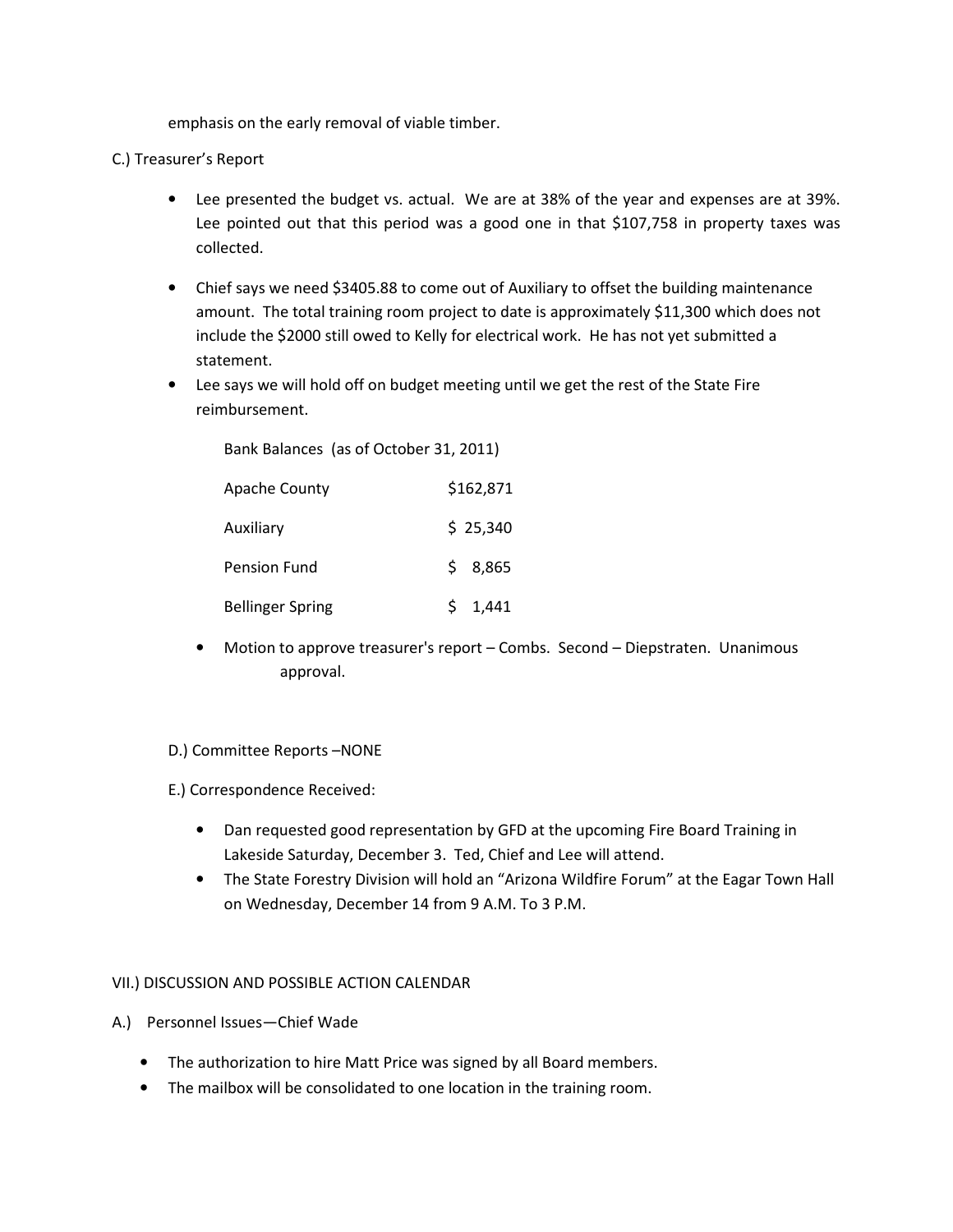- Chief Wade reviewed and revised Matt's schedule due to the impact of the North Pole Experience crowds in Greer.
- B.) Volunteer/Hiring
	- There are currently a couple of potential candidates whom Chief has contacted.
- C.) Auxiliary Activities none
- D.) Standard Operating and Administrative Procedures
	- Chief is working on the S.O.P dealing with rehab and recovery rates.
- E.) National Bank accounts for GFD general fund and signatures for each
	- Bob held a discussion with Jolene at National Bank regarding setting up the three new accounts (Capital, Payroll and Special Revenue). Jolene is working on signature card issues as well as a certificate authorizing all signers on checks as well as how to make the accounts government accounts. Dan will be the certifying officer and will meet with an NBA officer to sign the certificate.
	- The authorization signers will be: Dan Leeds, Robert Combs, Mark Wade, K. David Page, Ted Diepstraten and Jan Gabby.
- F.) Training Room Improvements: Progress Report Chief Wade
	- Chief Wade said the actual cost will be approximately \$13,000. Still to be completed are base tiles, A.V. equipment and exhaust fan in bathroom.
	- Lee has ordered a new water heater for the bath.
	- We still need a desk, telephone with fax and a refrigerator.
	- Dan asked whether we have the money to complete the project and Chief said we do and reviewed the costs.
	- There was discussion of possibly installing a ceiling fan to get warm air to the floor.

## VIII.) BOARD MEMBER COMMENTS

Lee would like to see our active participation in the Wallow West Project.

## IX.) ADJOURNMENT

 Adjournment occurred at 2232 hours. The next regular meeting will be at 1900 hours at Station 2 on 15, December 2011.